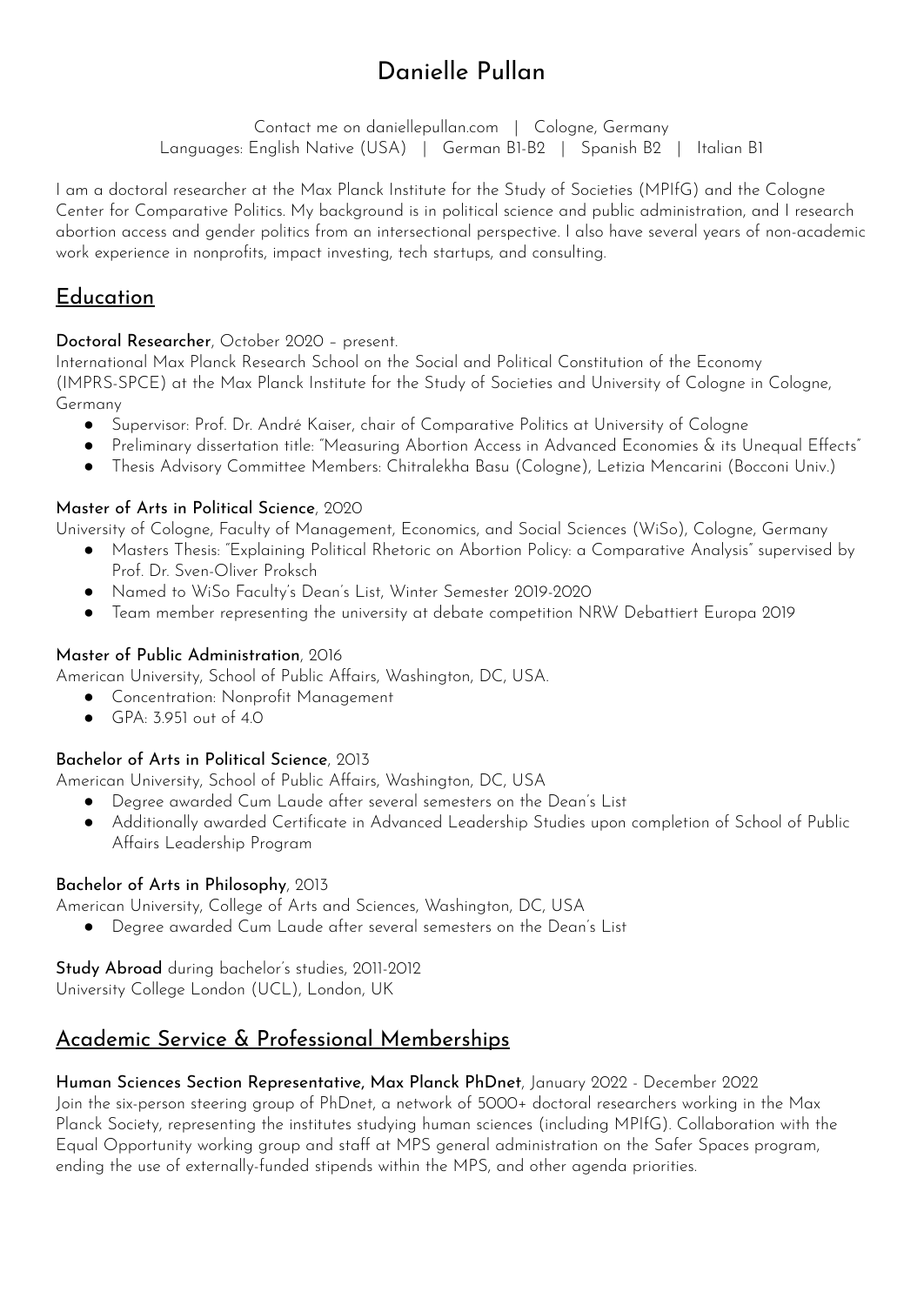Doctoral Spokesperson and External Representative, IMPRS-SPCE, April 2021 – April 2022

Organize events with all doctoral researchers in the IMPRS program; represent their interests in internal meetings with MPIfG management; represent the MPIfG in Max Planck PhDnet. Key advocacy issues: fair compensation and working conditions, particularly for those DRs receiving stipends instead of contracts, and improving inclusion of non-European researchers in the institute's culture.

American Political Science Association Member since 2021 European Political Science Association Member since 2021 Pi Alpha Alpha Public Administration Honors Society Member since 2016 Pi Sigma Alpha Political Science Honors Society Member since 2013 Phi Sigma Tau Philosophy Honors Society Member since 2013

## Research and Teaching Jobs

Research Assistant, October 2019 – September 2020 Cologne Center for Comparative Politics, Chair of European and Multilevel Politics, University of Cologne

Research Assistant, October 2015 – March 2016 Kogod School of Business, Sustainable Entrepreneurship and Innovation Initiative, American University

Teaching Assistant, August 2012 – May 2013 School of Public Affairs Leadership Program, Leadership Development Lab II, American University

## **Scholarships**

IMPRS-SPCE Doctoral Researcher Stipend, October 2020 – June 2024 Funded at 50% TvöD E-13 level, with additional funding available for research and travel. University of Cologne, Cologne, Germany.

APSA 2021 Conference Travel Grants to support travel to Seattle, WA, USA, October 2021 \$500 general APSA Travel Grant, \$125 Sexuality and Politics Section Support Grant, and \$300 Travel and Accessibility Grant from the APSA Committee on the Status of LGBT Individuals in the Profession (all USD)

### Graduate Honor Award merit scholarship, August 2014 – August 2016

Funded at \$8,892 USD per year for two years, approximately half of graduate-level tuition expenses at American University, Washington, DC, USA.

#### Center for Congressional and Presidential Affairs Benefactors Award, June 2015

CCPA is a center within the School of Public Affairs at American University, Washington, DC, USA. This award of \$1000 USD supported my participation in the European Public Affairs and Advocacy Institute.

#### American University Presidential Scholarship, August 2009 – May 2013

Funded approximately 50% of undergraduate-level tuition and boarding expenses at American University, Washington, DC, USA. This is the largest undergraduate (bachelor-level) merit scholarship the university offers.

## Conferences

#### 2021 APSA Annual Meeting & Exhibition, 30 September – 3 October 2021

Hosted by American Political Science Association. Presenting joint work with Bruno Castanho Silva and Jens Wäckerle "Gendered Communication and Women's Political Careers in 20 Democracies" on panel "Class, Gender, and Legislative Behavior." Seattle, WA, USA.

#### EPSA Virtual 2021, 24 – 25 June 2021

Hosted by European Political Science Association. Presented joint work with Bruno Castanho Silva and Jens Wäckerle "Gendered Communication and Women's Political Careers in 20 Democracies" on panel "Gender Stereotypes." Online.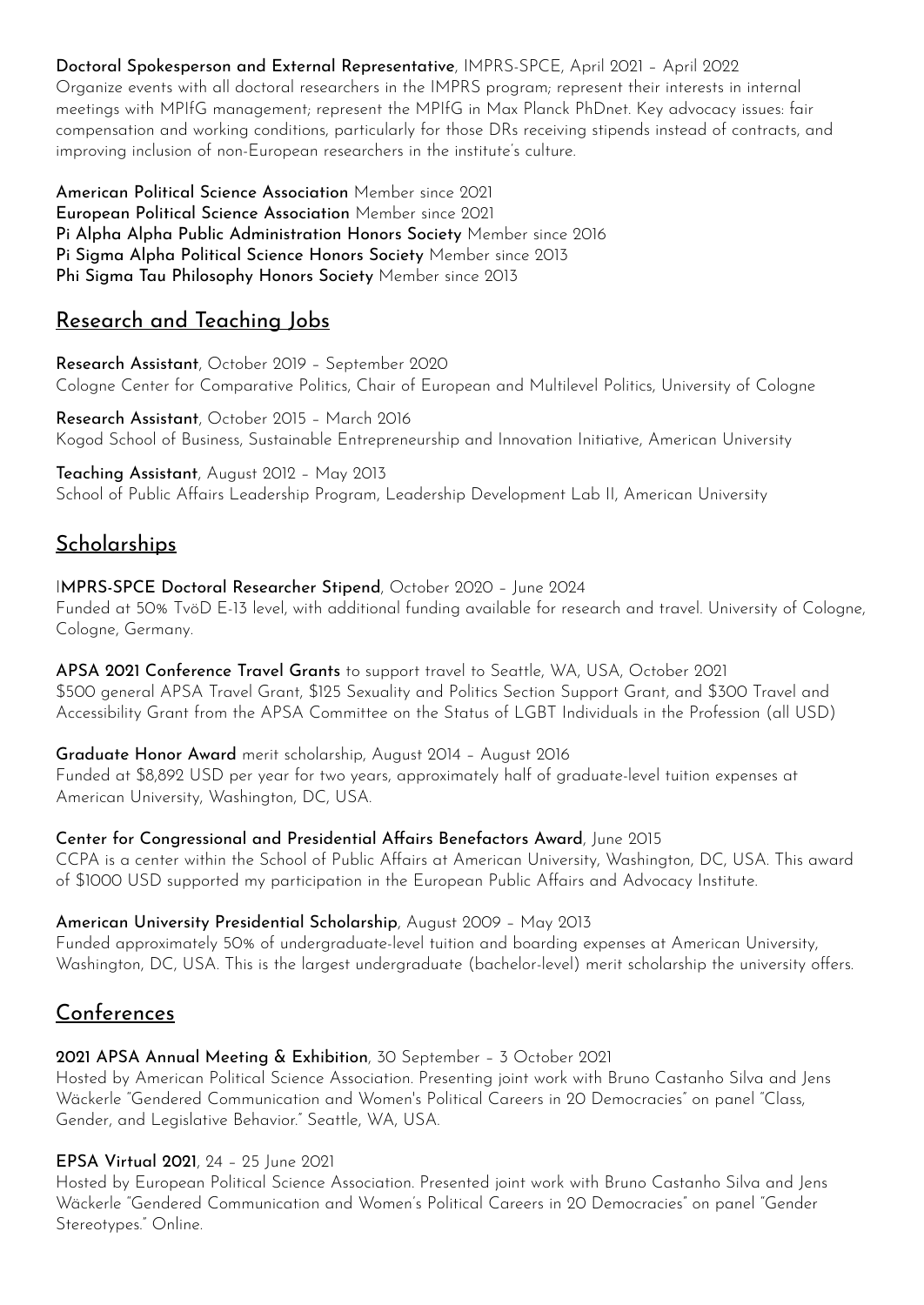#### First Doctoral Conference on the Social and Political Constitution of the Economy, 25 – 26 March 2021 Hosted by Max Planck Institute for the Study of Societies. Discussant on panel "Welfare State." Online.

## Invited Talks

#### Body and Sexuality, 9 May 2022

Guest lecture for a session of "Gender and Politics" seminar (BA level) taught by Elifcan Çelebi in the Chair of International Comparative Political Economy and Economic Sociology at the University of Cologne.

#### Power Abuse, Bullying, and Discrimination in Academia, 4 March 2022

Max Planck Institute for Demographic Research's Research Skills Event Series, jointly presented with Alina Fahrenwaldt representing the Max Planck PhDnet, based on data from the 2019 and 2020 PhDnet surveys.

## Workshops and Summer Schools

#### Introduction to GIS / Geospatial Data, Essex Summer School, July 2021

Dr. Nick Bearman taught several methods and programs for working with geographic data and making good maps, including QGIS, R, and GeoDa. Hosted by University of Essex, online.

#### European Public Affairs and Advocacy Institute, American University, June 2015

Prof. James Thurber taught about lobbying and advocacy at the EU level and brought us to Brussels to meet MEPs, corporate lobbyists, lobbyists from NGOs, and other key actors in the EU policy process. Brussels, BE.

#### Campaign Management Institute, American University, January 2013

Prof. Candice Nelson taught about US Congressional campaigns and arranged expert presentations from campaign services specialists. Washington, DC, USA.

## Leadership Development

School of Public Affairs Leadership Program, American University, Washington, DC, USA. Graduated 2013. Four-year program combining academic study of leadership theory and practical project design and project management experience. Also served as a teaching assistant for younger members of this program.

Planned Parenthood of Metropolitan Washington DC Developing Leaders Program, August 2015 – June 2016 Hands-on education in nonprofit management involving organizing events, public communications, and fundraising. Met and learned from subject-matter experts in order to better understand the organization's services and social mission. In conjunction with this leadership training opportunity and my MPA studies, I conducted a research project on the organization's legal structure and also wrote a grant application for a new program they planned to open which was successfully funded for \$100,000.

#### LeadIn Graduate, Spring 2018 cohort, Washington, DC, USA

Self-facilitate conversations about leadership in a modern, diverse workplace with other young professionals seeking to grow in their roles or carve new career paths.

### StartingBloc Fellow DC 2017 Institute Cohort, Washington, DC, USA

Join with other changemakers in the social impact space to become the better leaders our world needs, first in a one-week event and then contributing to a supportive community of alumni.

### Bossed Up Bootcamp Graduate, April 2017, Washington, DC, USA.

Join other professional women in a retreat weekend to focus on balancing professional and personal growth and building sustainable careers without burning out.